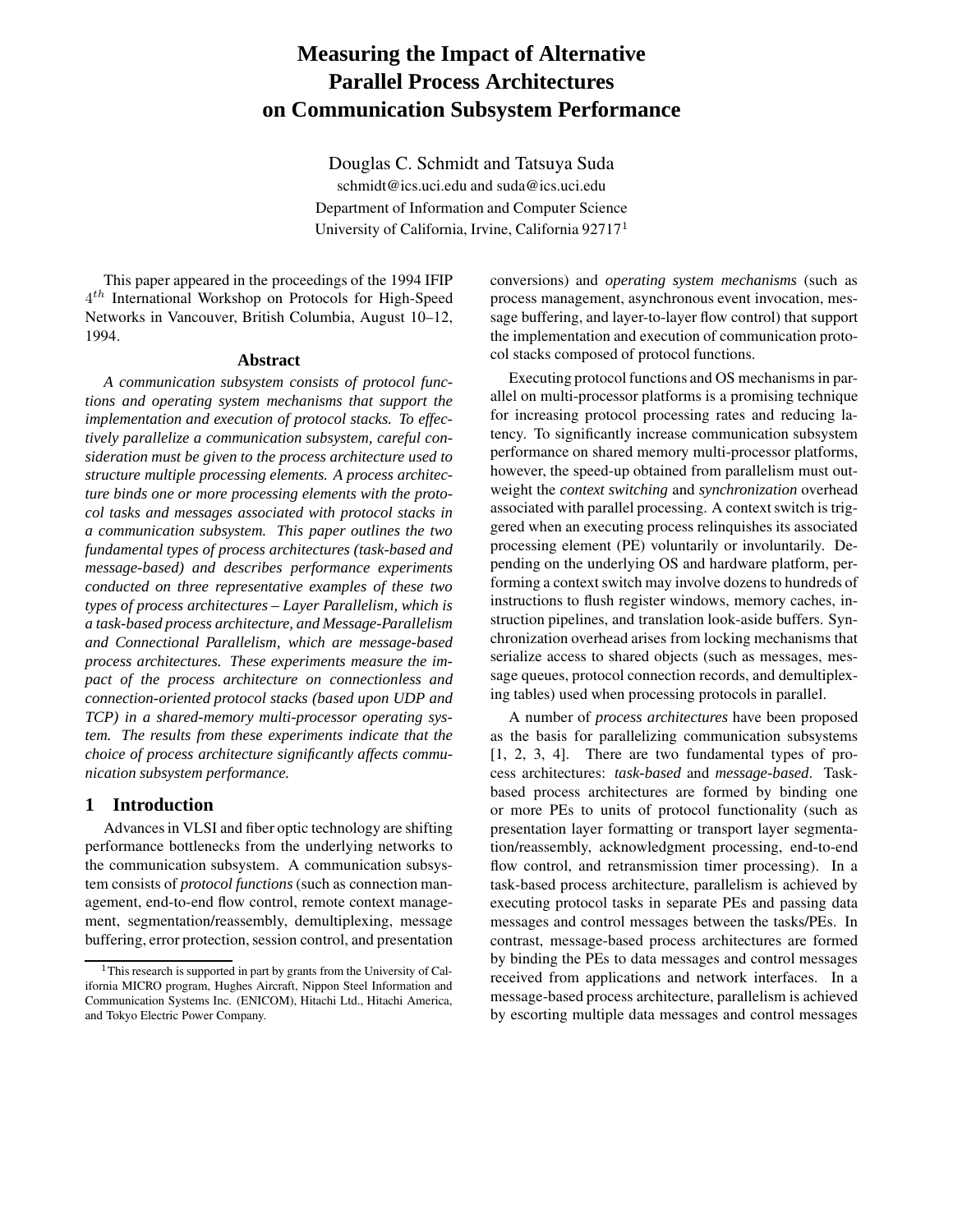on separate PEs through a stack of protocol tasks.

Protocol suites (such as the Internet and ISO OSI reference models) may be implemented using either task-based or message-based process architectures. However, these two types of process architectures exhibit significantly different performance characteristics that are affected by the underlying operating system and hardware platform. For instance, on shared memory multi-processor platforms, taskbased process architectures often result in high data movement and context switching overhead [5]. Likewise, in a message-passing transputer multi-processor environment, message-based process architectures typically result in high levels of synchronization overhead [2].

Existing research has generally selected a single type of process architecture (either task-based or message-based) and studied it in isolation. Moreover, since different studies have been performed on different OS and hardware platforms, using different protocols and implementation techniques, it is difficult to compare the results obtained from these studies in a controlled manner. This paper describes results obtained from systematic comparisons of the performance impact of task-based and message-based process architectures. These results were obtained using an objectoriented framework that facilitates controlled experiments with alternative process architectures on shared memory multi-processor platforms [6]. The framework controls for a number of key confounding factors(such as protocol functionality, concurrency control schemes, and application traffic characteristics) in order to precisely measure the performance impact of different process architectures for parallelizing communication protocol stacks.

This paper is organized as follows: Section 2 outlines the fundamental types of process architectures and compares related work accordingly; Section 3 describes the design and implementation of the protocol stacks and process architectures used in the experiments reported in Section 4; and Section 5 presents concluding remarks.

# **2 Alternative Process Architectures**

Figure 1 (1) illustrates the basic elements that form the foundation of a process architecture:

- *Control messages and data messages* which are sent and received from one or more applications and network devices
- *Protocol processing tasks* which are the units of protocol functionality that process the control messages and data messages
- *Processing elements* (PEs) which execute protocol tasks

There are two fundamental types of process architectures (*task-based* and *message-based*) that structure these basic elements differently. Task-based process architectures bind one or more PEs to protocol processing tasks. In this architecture, tasks are the active elements, whereas messages processed by the tasks are the passive elements (shown in Figure 1 (2)). Conversely, message-based process architectures bind the PEs to the control messages and data messages received from applications and network interfaces. In this architecture, messages are the active elements and tasks are the passive elements (shown in Figure 1 (3)).

The remainder of this section briefly examines several alternative process architectures in each category.

#### **2.1 Task-based Process Architectures**

Task-based process architectures associate processes<sup>2</sup> with clusters of one or more protocol tasks. Two representative examples of task-based process architectures are the *Layer Parallelism* and *Functional Parallelism* process architectures. The primary difference between these two process architectures involves the granularity of the protocol processing tasks. Layers are more "coarse-grained" than functions since they cluster multiple protocol tasks together to form a composite service (such as the end-to-end transport service provided by the OSI transport layer).

Layer Parallelism associates a separate process with each layer (*e.g.,* the presentation, transport, and network layers) in a protocol stack. Certain protocol header and data fields in the outgoing and incoming messages may be processed in parallel as they flow through a pipeline of protocol stack layers. Buffering and flow control are generally necessary since processing activities in each layer may execute at different rates.

Functional Parallelism associates a separate process with each protocol function (such as header composition, acknowledgement, retransmission, segmentation, reassembly, and routing). These protocol functions execute in parallel and communicate by passing control messages and data messages to each other.

In general, implementing pipelined task-based process architectures is relatively straightforward. Task-based process architectures map directly onto conventional layered communication models using well-structured "producer/consumer" designs. Moreover, minimal synchronization mechanisms are necessary *within* a layer or function since parallel processing is typically serialized at a service access point (such as the transport layer or application layer interface). However, as shown in Section 4, task-based process architectures are susceptible to high context switching overhead on shared memory platforms. This problem is exacerbated when the number of protocol tasks exceeds the number of PEs, due to the context switching performed when transferring messages between protocol tasks.

 $2$ In this paper, the term "process" is used to refer to a series of instructions executing within an address space; this address space may be shared with other processes. Different terminology (such as lightweight processes [6] or threads [7]) has also been used to denote the same basic concepts. Our use of the term process is consistent with the definition adopted in [8].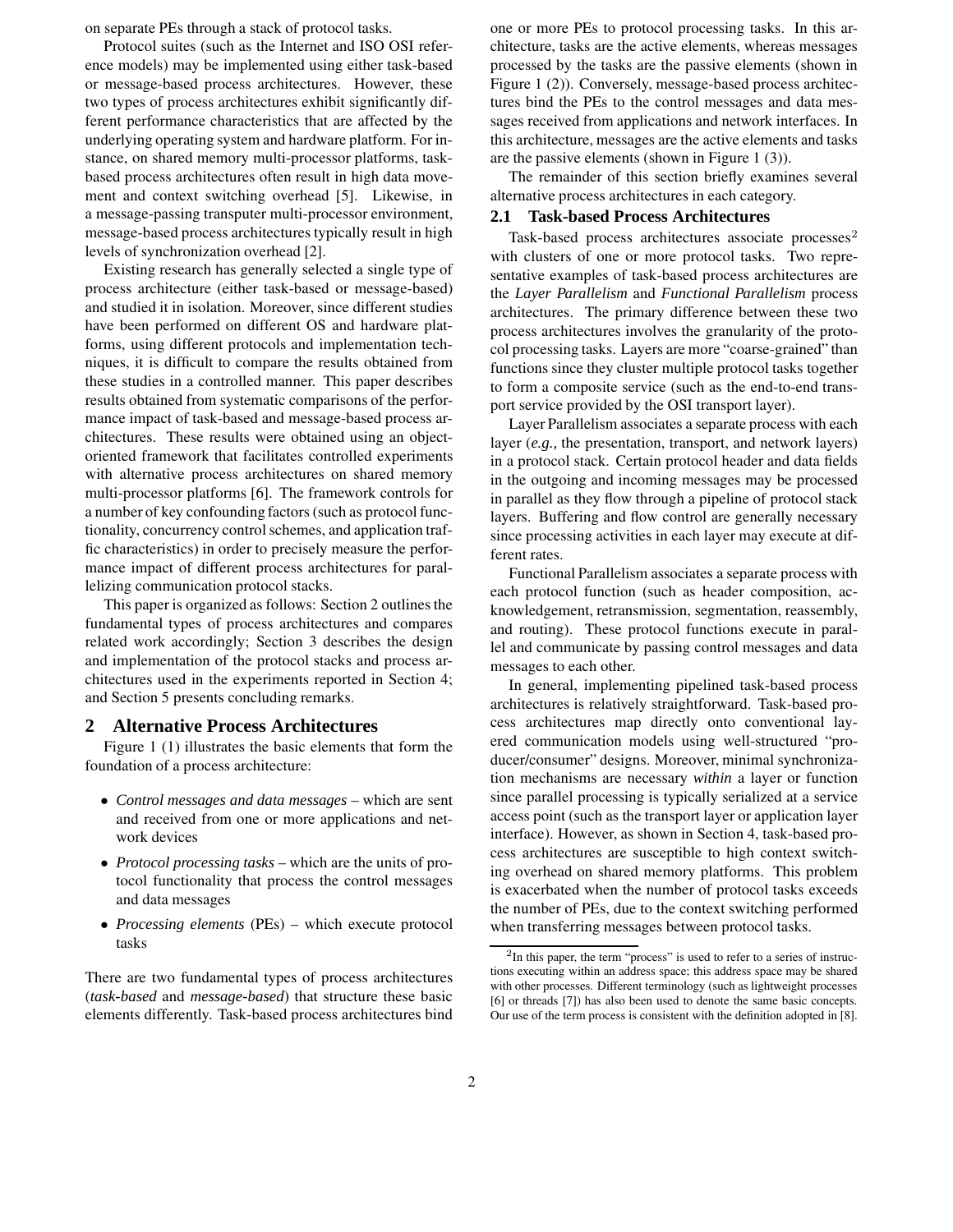

Figure 1: Basic Process Architecture Components and Interrelationships

#### **2.2 Message-based Process Architectures**

Message-based process architectures associate processes with messages rather than protocol layers or functions. Two common examples of message-based process architectures are *Connectional Parallelism* and *Message Parallelism*. The primary difference between these approaches involves the granularity at which messages are demultiplexed onto processes. Connectional Parallelism demultiplexes all messages bound for the same connection onto the same process, whereas Message Parallelism demultiplexes messages onto any available process.

Connectional Parallelism uses a separate process to handle the messages associated with each open connection. Within a connection, a series of protocol processing tasks are invoked sequentially on each message as it flows through a protocol stack. Outgoing messages generally borrow the thread of control from the application process and use it to escort messages down a protocol stack. For incoming messages, a network interface or packet filter typically performs demultiplexing operationsto determine the correct process for each message.

Message Parallelism associates a separate process with every incoming or outgoing message. A process receives a message from an application or network interface and escorts the message through the protocol processing tasks in the protocol stack. As with Connectional Parallelism, outgoing messages generally borrow the thread of control from the application that initiated the message transfer.

In general, a large degree of potential parallelism exists with the message-based process architectures. The degree of parallelism depends on characteristics that change dynamically (such as messages or connections), rather than on the relatively static characteristics (such as the number of layers or protocol functions) that are associated with taskbased process architectures. Depending on other communication subsystem characteristics (such as memory and bus bandwidth), this dynamism may enable message-based process architectures to effectively use a larger number of PEs.

## **2.3 Related Work**

A number of studies have investigated the performance characteristics of task-based process architectures developed to run on either message passing or shared memory platforms. [5] measures the impact of several implementations of the transport and session layers in the OSI reference model using an ADA-like rendezvous-style of Layer Parallelism in a nonuniform access shared memory environment. [9] measures the performance of a Functional Parallelism process architecture for presentation layer and transport layer functionality on a shared memory multi-processor. [10] measures the performance of a de-layered, functionoriented transport system [11] using Functional Parallelism on a message passing transputer multi-processor platform. An earlier study [2] measured the performance of the OSI transport layer and network layer in a similar transputer environment. [12] also uses a multi-processor transputer platform to measure the performance of several data-link layer protocols.

Other studies have investigated message-based process architectures. All these studies utilize shared memory platforms. [13] measured the performance of the TCP, UDP, and IP protocols using a Message Parallelism process architecture on a uniprocessor platform running the *x*-kernel. [1] measures the impact of synchronization on Message Parallelism implementations of TCP and UDP transport protocols built within a multi-processor version of the *x*-kernel. [8] measures the performance of the Nonet transport pro-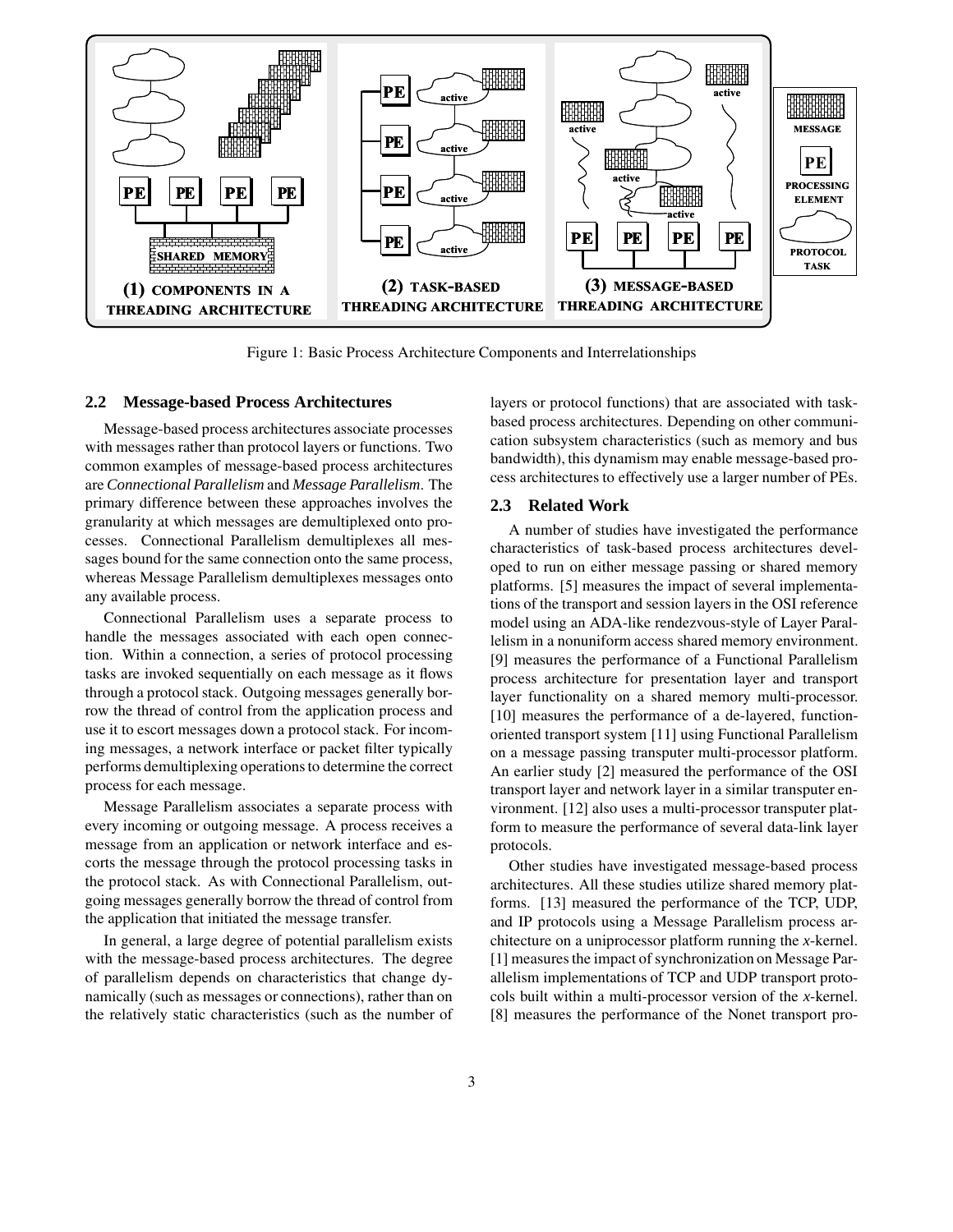

Figure 2: Components in the ADAPTIVE Service eXecutive Framework

tocol on a multi-processor version of Plan 9 STREAMS developed using Message Parallelism. [3] measures the performance of the OSI protocol stack, focusing primarily on the presentation and transport layers using Message Parallelism. [14] measures the performance of the TCP/IP protocol stack using Connectional Parallelism in a multiprocessor version of System V STREAMS.

The work presented in this paper extends existing work by measuring a number of task-based and message-based process architectures in a controlled environment. Our experiments consider the impact of both synchronization and context switching overhead. In addition to measuring data link, network, and transport layer performance, our experiments also investigate presentation layer performance. The presentation layer is widely considered to be one of the primary bottlenecks in high-performance communication subsystems.

#### **3 Structure of the Experiments**

This section describes the object-oriented framework, communication protocols, and process architectures we developed and used in the performance experiments reported in Section 4.

# **3.1 The ADAPTIVE Service eXecutive Framework**

The communication protocols and process architectures in this study were developed using components provided by the ADAPTIVE Server eXecutive (ASX) framework [15]. The ASX framework contains an integrated set of object-oriented components that facilitate experimentation with task-based and message-based process architectures on shared memory multi-processor platforms.

Components in the ASX are responsible for coordinating one or more *Streams*. A Stream is an object used to configure and execute protocol-specific functionality in the ASX framework run-time environment. As illustrated in Figure 2, a Stream contains a series of inter-connected Modules that may be linked together by developers at installation-time or by applications at run-time. Modules are objects that developers use to decompose the architecture of a protocol stack into a series of inter-connected, functionally distinct layers. Each layer implements a cluster of related protocol-specific functions (such as an end-toend transport service, a presentation layer formatting service, or a real-time PBX signal routing service). Every Module contains a pair of Queue objects that partition a layer into its constituent read-side and write-side protocolspecific processing functionality.

Any layer that performs multiplexing and demultiplexing of message objects between related Streams may be developed using a Multiplexor object. A Multiplexor is a C++ template-based container class that provides mechanisms to route messages between Modules in a collection of related Streams. A complete Stream is represented as an inter-connected series of Module objects that communicate by exchanging messages with adjacent objects. Modules and Multiplexors may be joined together in essentially arbitrary configurations in order to satisfy application requirements and enhance component reuse.

The ASX framework employs a number of objectoriented design techniques (such as design patterns [16] and hierarchical decomposition) and C++ language features (such as inheritance, dynamic binding, and parameterized types). These design techniques and language features enable developers to incorporate protocol-specific functionality into a Stream without modifying the protocolindependent framework components. For example, incorporating a new level of protocol functionality into a Stream at installation-time or at run-time involves the following steps:

- 1. Inheriting from the Queue interface and selectively overriding several methods (described below) in the Queue subclass to implement protocol-specific functionality
- 2. Allocating a new Module that contains two instances (one for the read-side and one for the write-side) of the protocol-specific Queue subclass
- 3. Inserting the Module into a Stream object at the appropriate level (*e.g.,* the transport layer, network layer, data-link layer, etc.)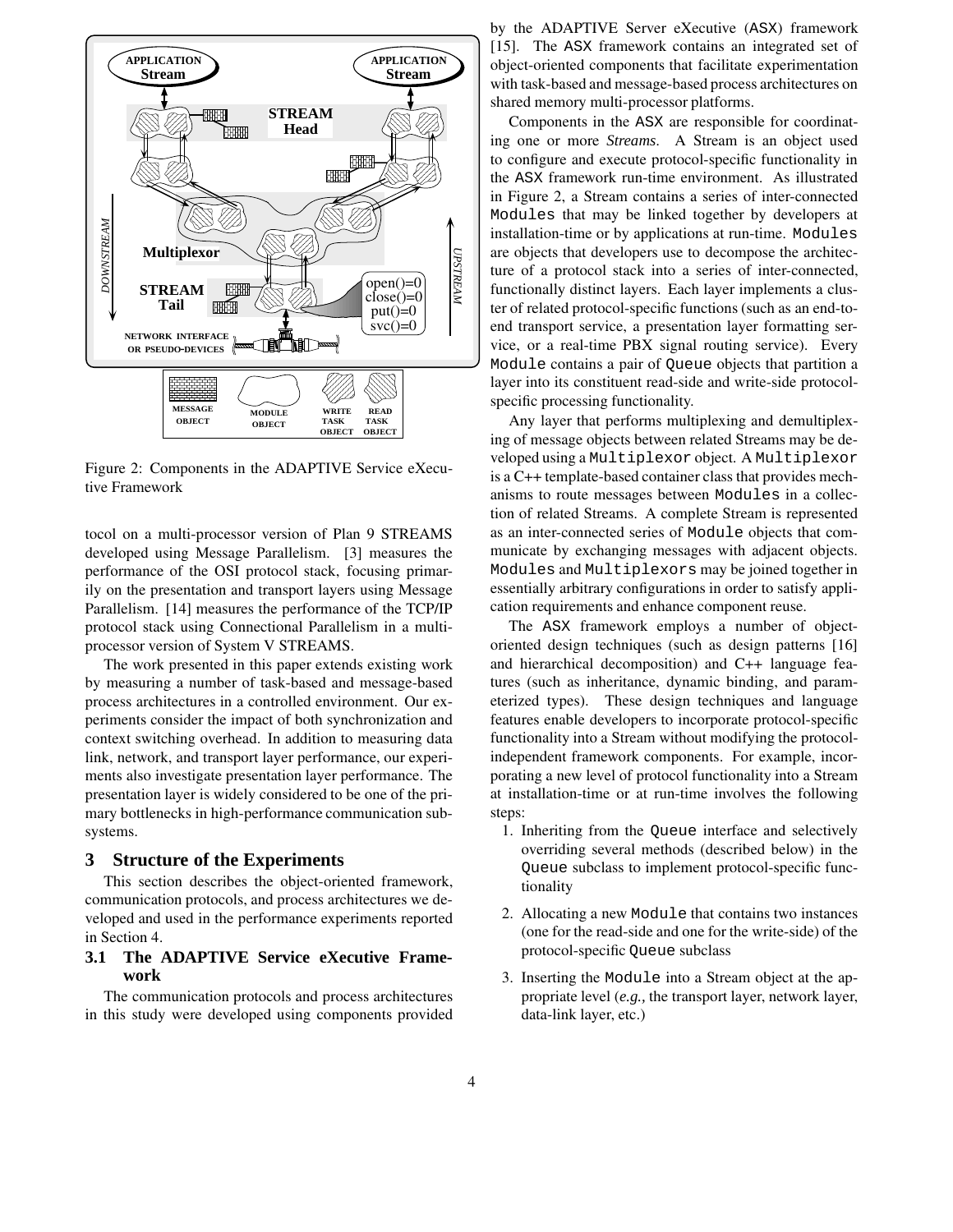The ASX framework incorporates concepts from several other modular communication frameworks including System V STREAMS [17], the *x*-kernel [13], and the Conduit [18] (a survey of these and other communication frameworks appears in [19]). These frameworks all contain features that support the flexible configuration of communication subsystems by inter-connecting building-block protocol components. These frameworks encourage the development of standard reusable protocol components by decoupling protocol-specific processing functionality from the surrounding framework infrastructure. In addition to supplying building-block protocol and service components, the ASX framework also extends the existing communication frameworks by providing additional components that decouple protocol functionality from the following configuration decisions:

- The type of locking mechanisms used to synchronize access to shared objects
- The use of message-based and task-based process architectures
- The use of kernel-level vs. user-level execution agents

#### **3.2 Communication Protocols**

Two types of protocol stacks are used in the experiments. One protocol stack is based on the connectionless UDP transport protocol. The other protocol stack is based on the connection-oriented TCP transport protocol. The protocol stacks contain the data-link, network, transport, and presentation layers. The presentation layer is included in the experiments since it represents a major bottleneck in highperformance communication subsystems, due primarily to the large amount of data movement overhead it often incurs.

Both the connectionless and connection-oriented protocol stacks were developed by specializing reusable components in the ASX framework via inheritance and parameterized types. Inheritance and parameterized types are used to hold the protocol functionality constant while systematically varying the process architecture. Each layer in a protocol stack is implemented as a Module whose read-side and write-side both inherit interfaces and implementations from the Queue class described in [15]. The necessary synchronization and demultiplexing mechanisms are parameterized using C++ template arguments that are instantiated based on the type of process architecture being tested.

Data-link layer processing in each protocol stack is performed by the DLP Module. This Module transforms network packets received from a network interface into the canonical message format used internally by the Stream components.<sup>3</sup> The network and transport layer components of the protocol stacks are based on the IP, UDP, and TCP implementation in the BSD 4.3 Reno release. The 4.3 Reno TCP implementation contains the TCP header prediction enhancements, as well as the slow start algorithm and congestion avoidance features. The UDP and TCP transport protocols are configured into the ASX framework via the UDP and TCP Modules. Network layer processing is performed by the IP Module. This Module performs routing and segmentation/reassembly of Internet Protocol (IP) packets.

Presentation layer functionality is implemented in the XDR Module using marshalling routines produced by the ONC eXternal Data Representation (XDR) stub generator (rpcgen). The ONC XDR stub generator automatically translates a set of type specifications into marshalling routines. These routines encode/decode implicitly-typed messages before/after they are exchanged among hosts that may possess heterogeneous processor byte-orders. The ONC presentation layer conversion mechanisms consist of a type specification language (XDR) and a set of library routines that implement the appropriate encoding and decoding rules for built-in integral types (*e.g.,* char, short, int, and long) and real types (*e.g.,* float and double). In addition, these library routines may be combined to produce marshalling routines for arbitrary user-defined composite types (such as record/structures, unions, arrays, and pointers). Messages exchanged via XDR are implicitly-typed, which improves marshalling performance at the expense of run-time flexibility. The XDR functions selected for both the connectionless and connection-oriented protocol stacks convert incoming and outgoing messages into and from variable-sized arrays of structures containing both integral and real values. This conversion processing involves byte-order conversions, as well as dynamic memory allocation and deallocation.

#### **3.3 Process Architectures**

The remainder of this section outlines the structure of connectionless and connection-oriented protocol stacks developed using task-based and message-based process architectures.

### **3.3.1 Structure of the Task-based Process Architecture**

• **Layer Parallelism:** Figure 3 illustrates the ASX framework components that implement a Layer Parallelism process architecture for the TCP-based connection-oriented and UDP-based connectionless protocol stacks. Protocolspecific processing at each protocol layer is performed via the Queue::svc method. This method is invoked by a daemon process associated with the Module that implements the protocol layer (*e.g.,* LP XDR, LP TCP, LP IP, and LP DLP). These daemon processes cooperate in a producer/consumer manner, operating on the header and data

<sup>&</sup>lt;sup>3</sup>Preliminary tests using the widely-available ttcp benchmarking tool indicated that the PE, bus, and memory performance of the SunOS multiprocessor platform used in the experiments was capable of processing messages through the protocol stack at a much faster rate than the 10 Mbps Ethernet network interface was capable of handling. Therefore, for our

process architecture experiments, the network interface was simulated with a single-copy pseudo-device driver operating in loop-back mode.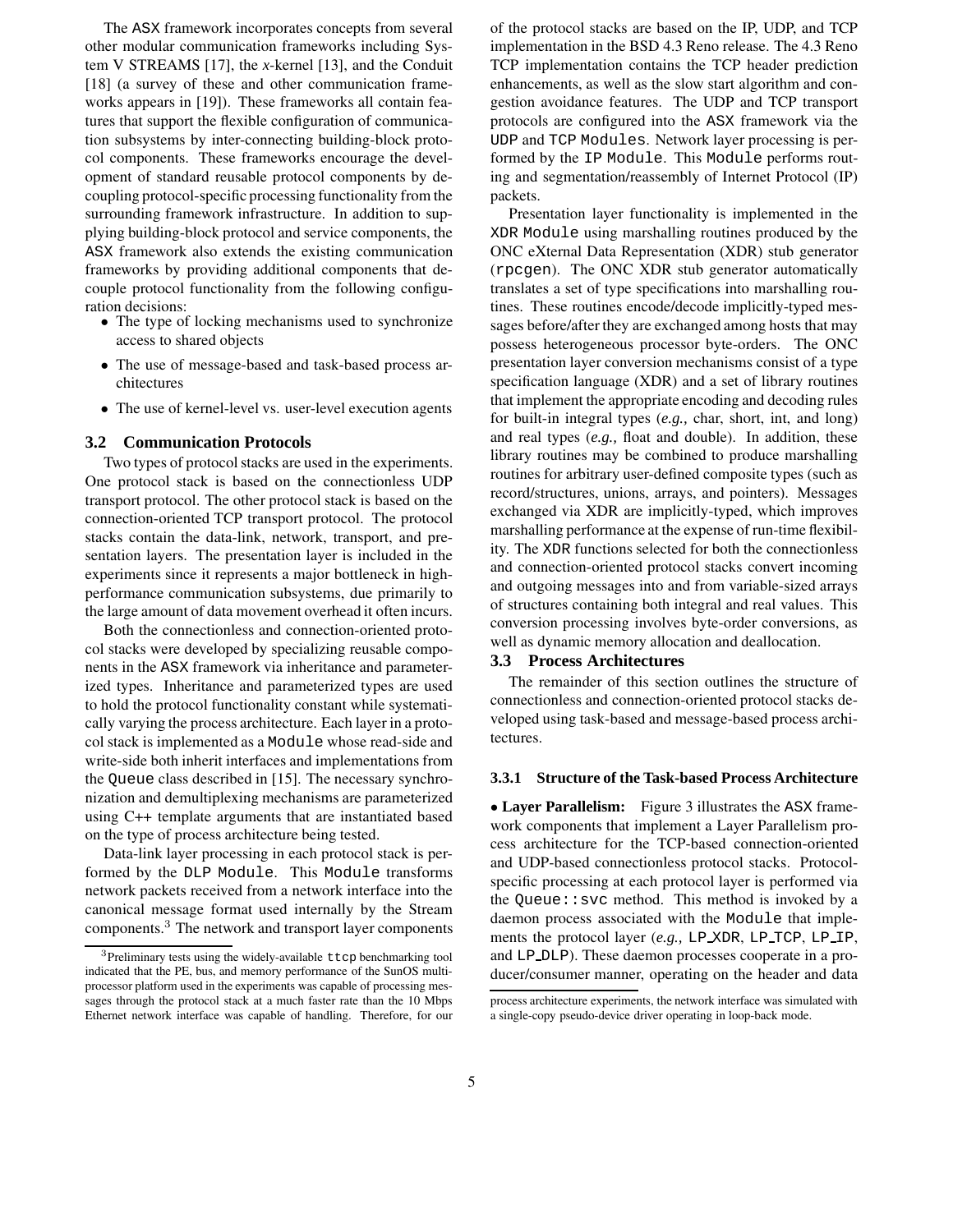

Figure 4: Message-based Process Architectures



Figure 3: Layer Parallelism

fields of messages corresponding to their particular protocol layer in parallel. Each svc method performs its protocol functions before passing the message to an adjacent Module that runs asynchronously in a separate daemon process. Since daemon processes all share a common address space, messages are not copied when passed between adjacent Modules. However, moving messages between processes may invalidate per-PE data caches.

The connectionless and connection-oriented Layer Parallelism process architecture protocol stacks are designed in a similar manner. The primary difference is that the objects in the connectionless transport layer Module implement the simpler UDP functionality. UDP does not generate acknowledgements, keep track of round-trip time estimates, or manage congestion windows, etc.

#### **3.3.2 Structure of the Message-based Process Architectures**

• **Connectional Parallelism:** The protocolstack depicted in Figure 4 (1) illustrates an ASX-based implementation of the Connectional Parallelism process architecture. Each connection is associated with a separate process that performs the data-link, network, transport, and presentation layer functionality for that connection. Protocol tasks are divided into four inter-connected Modules, corresponding to the data-link, network, transport, and presentation layers in the ISO OSI communication model. Data-link processing is performed in the CP DLP Module. This Module uses its read-side svc method to (1) transform network messages into the canonical internal message format that is processed by higher-level components in a Stream and (2)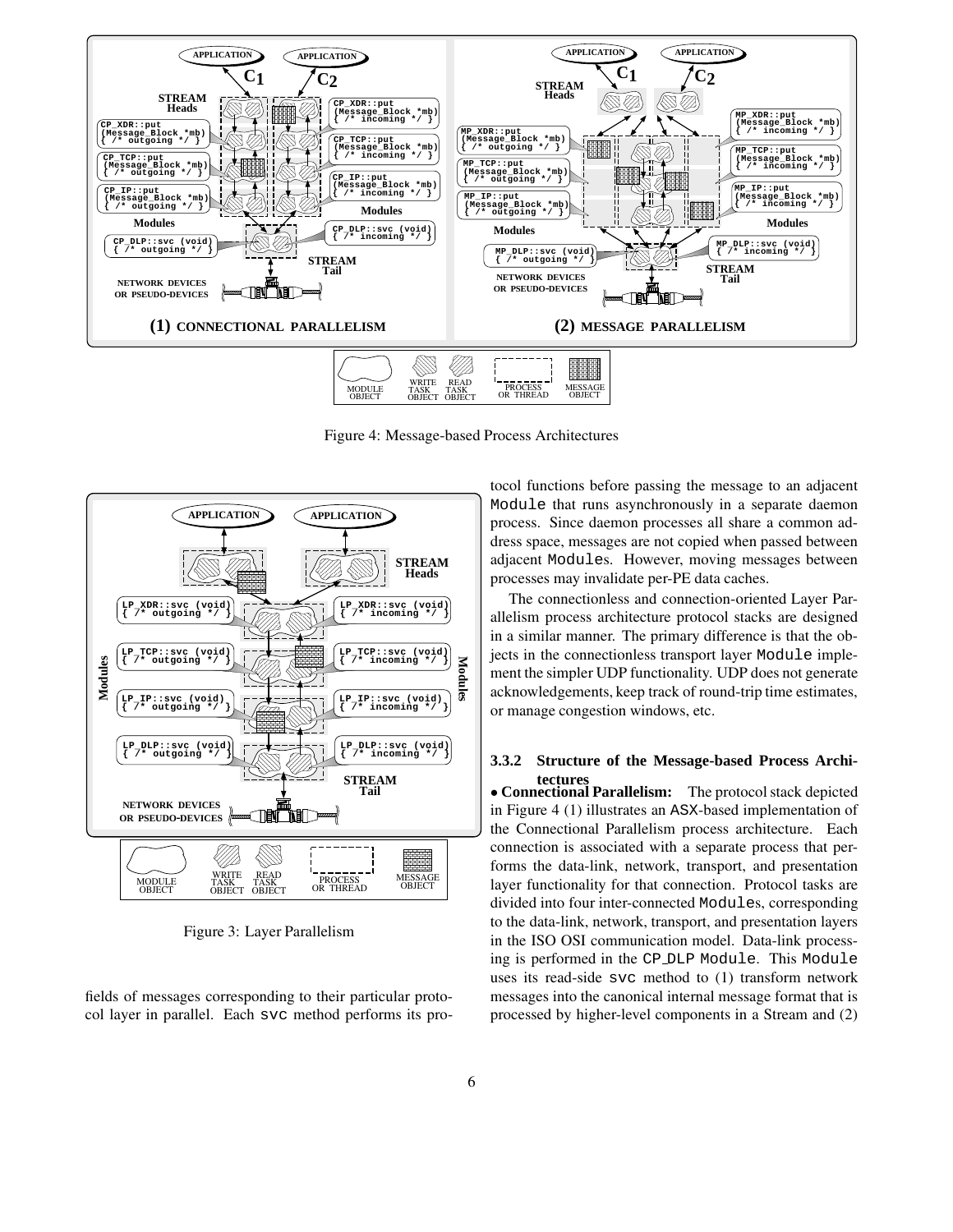demultiplex incoming messages onto the appropriate transport layer connection.<sup>4</sup> Once a message has been demultiplexed onto a connection, all that connection's context information is directly accessible within the address space of the associated process. This is beneficial since (1) pointers to messages may be passed between protocol layers via simple procedure calls (rather than using more complicated and costly interprocess communication mechanisms used for Layer Parallelism process architecture), (2) cache affinity properties may be preserved since messages are processed largely within a single PE cache, and (3) minimal internal locking is required within a connection. Therefore, a process may operate on its connection's messages without incurring additional demultiplexing, synchronization, and context switching overhead. The CP IP, CP TCP, and CP XDR Modules all perform their processing synchronously in their respective put methods.

• **Message Parallelism:** Figure 4 (2) illustrates a message-based process architecture for the connectionoriented protocol stack. When an incoming message arrives, it is handled by the MP  $DLP$ : svc method, which manages a pool of pre-spawned threads. Each message is associated with a separate thread that escorts the message synchronously through a series of inter-connected Queues in a Stream. Each layer of the protocol stack performs its protocol functions and then makes an upcall to the next adjacent layer in the protocol stack by invoking the Queue:: put method in that layer. The put method executes the protocol tasks associated with its layer. For instance, the MP\_TCP:: put method utilizes mutual exclusion (mutex) objects that serialize access to per-connection control blocks as separate messages from the same connection ascend the protocol stack in parallel.

The connectionless message-based protocol stack is structured in a similar manner, though it performs the simpler set of UDP functionality. Unlike the MP  $TCP::put$ method, the MP\_UDP:: put method handles each message concurrently and independently, without explicitly preserving inter-message ordering. This reduces the number of synchronization operations required to locate and update shared resources, which improves performance.

# **4 Communication Subsystem Performance Experiment Results**

This section describes experiments that measure the performance impact of different combinations of the protocol stacks and process architectures described above. The multi-processor platform and the measurement tools used in the experiments are also discussed.

# **4.1 Multi-processor Platform**

All experiments were conducted on an otherwise idle Sun 690MP SPARCserver, which contains 4 SPARC 40 MHz processing elements (PEs), each capable of performing at 28 MIPs. The memory bandwidth of the SPARCserver platform was measured at approximately 150 Mbits/sec, which represents an upper limit on protocol processing throughput. Protocol processing throughput is also significantly affected by context switching and synchronization overhead exhibited by the different task-based and message-based process architectures. The costs of context switching and synchronization overhead in the SPARCserver platform are described below.

The operating system used for the experiments is release 5.3 of SunOS, which provides a multi-threaded kernel that allows multiple system calls and device interrupts to execute in parallel [6]. All the process architectures in these experiments execute protocol tasks in separate *unbound* threads multiplexed over 1, 2, 3, or 4 SunOS *lightweight processes* (LWPs) within a process. SunOS 5.3 maps each LWP directly onto a separate kernel thread. Since kernel threads are the units of PE scheduling and execution in SunOS, this mapping enables multiple LWPs (each executing protocol processing tasks in an unbound thread) to run in parallel on the SPARCserver's PEs.

Rescheduling and synchronizing a SunOS LWP involves a kernel-level context switch. The time required to perform a context switch between two LWPs was measured to be approximately 30 *u*secs. During this time, the OS performs system-related overhead (such as flushing register windows, instruction and data caches, instruction pipelines, and translation lookaside buffers) on the PE and therefore does not process protocol tasks. Measurements also revealed that it requires approximately 2 *u*secs to acquire or release a Mutex object implemented using a SunOS spin-lock. Likewise, measurements indicated that approximately 90 *u*secs are required to synchronize two LWPs using Condition objects implemented using SunOS sleep-locks. The larger amount of overhead for the Condition object operations compared with the Mutex object operations occurs from the more complex locking algorithms involved, as well as the additional context switching incurred by SunOS sleeplocks.

#### **4.2 Measurement Results**

This section presents results obtained by measuring the data reception portion of the connection-oriented and connectionless protocol stacks implemented using the Layer Parallelism task-based process architecture and the Connectional Parallelism and Message Parallelism message-based process architectures. Three types of measurements were obtained for each combination of process architecture and protocol stack: *total throughput*, *context switching overhead*, and *synchronization overhead*.

<sup>4</sup>The connection-oriented implementation of Connectional Parallelism performs "eager demultiplexing" via a packet filter at the data-link layer.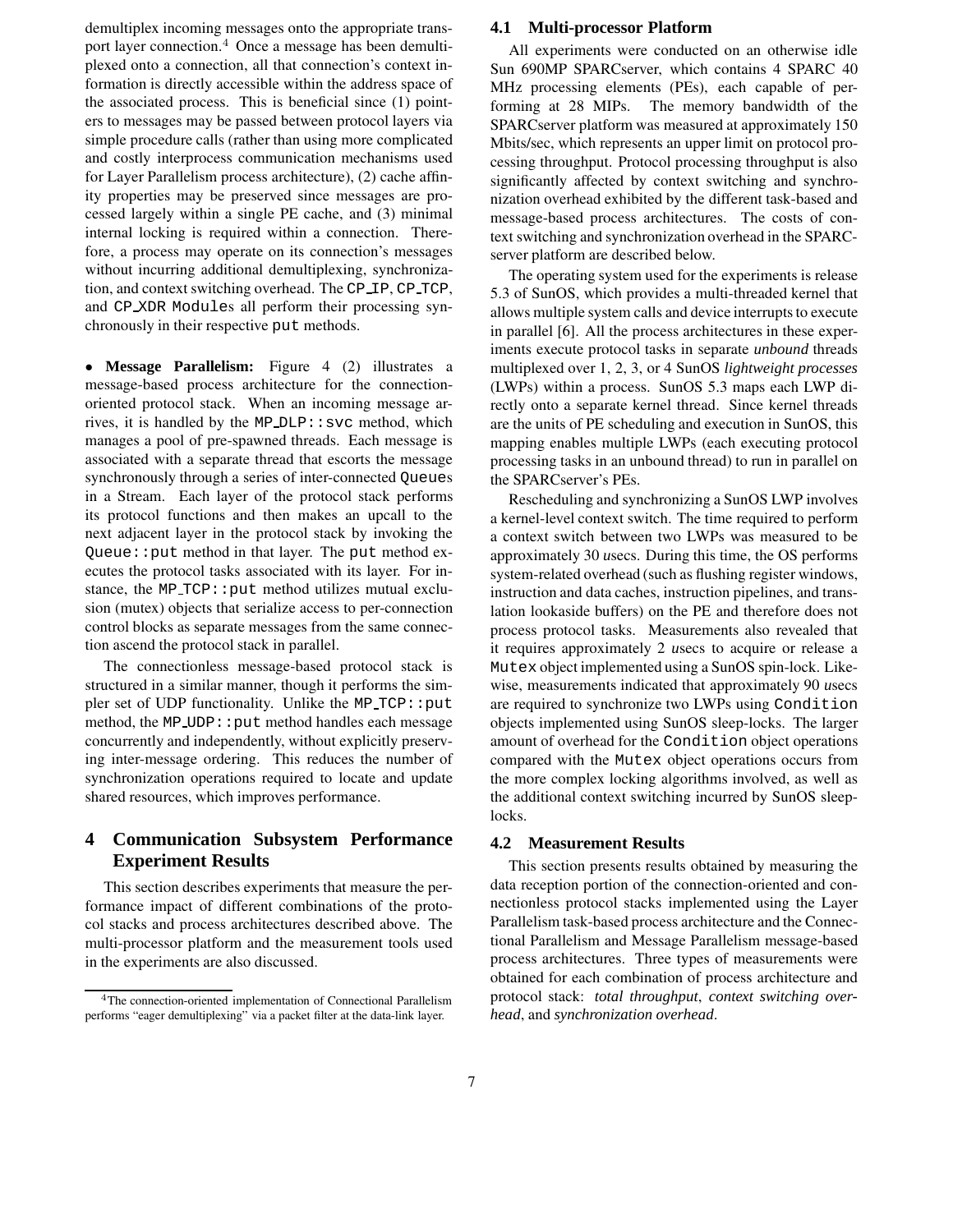

Figure 5: Process Architecture Throughput

Total throughput was measured by holding the protocol functionality, application traffic patterns, and network interfaces constant and systematically varying the process architecture to determine the resulting performance impact. Each benchmarking session consisted of transmitting 10,000 4 Kbyte messages through an extended version of the widely available ttcp protocol benchmarking tool. The original ttcp tool measures the processing resources and overall user and system time required to transfer data between a transmitter process and a receiver process communicating via TCP or UDP. The flow of data is uni-directional, with the transmitter flooding the receiver with a user-specified number of data buffers. Various sender and receiver parameters (such as the number of data buffers transmitted and the size of data buffers and protocol windows) may be selected at run-time.

The version of ttcp used in our experiments was enhanced to allow a user-specified number of communicating applications to be measured simultaneously. This feature measured the impact of multiple connections on the performance of process architectures (the connection-oriented process architecture tests were run using 4 connections). The ttcp tool was also modified to use the ASX-based protocol stacks configured according to the process architectures described in Section 4.2. To measure the impact of parallelism on throughput, each test was run using 1, 2, 3, and 4 PEs. Furthermore, each test was performed multiple times to detect the amount of spurious interference incurred from other internal OS tasks (the variance between test runs proved to be insignificant).

Context switching and synchronization measurements were obtained to help explain differences in the throughput results. These metrics were obtained from the SunOS 5.3 /proc file system, which records the number of voluntary and involuntary context switches incurred by threads in a process, as well as the amount of time spent waiting to obtain and release locks on Mutex and Condition objects.

Figure 5 illustrates throughput (measured in Mbits/sec) as a function of the number of PEs for the task-based and message-based process architectures used to implement the connection-oriented (CO) and connectionless (CL) protocol stacks.<sup>5</sup> The results in this figure indicate that increasing the number of PEs improves throughput for all the process architectures. However, the message-based process architectures significantly outperformed their task-based counterparts as the number of PEs increased from 1 to 4. For example, the performance of the connection-oriented taskbased process architecture was only slightly better using 4 PEs (approximately 16 Mbits/sec, or 1.92 milliseconds permessage processing time) than the message-based process architecture was using 2 PEs (14 Mbits/sec, or 2.3 milliseconds per-message processing time). Moreover, if a larger number of PEs had been available, it appears likely that the performance improvement gained from parallel processing in the task-based process architectures would have leveled off sooner than the message-based tests due to the higher rate of growth for context switching and synchronization shown in Figure 6 and Figure 7.

The Connection Parallelism process architecture exhibited the highest levels of throughput for the connectionoriented protocol stacks when the number of PEs equaled the number of connections. The major limitation with Connectional Parallelism, however, is that it only utilizes parallelism to improve *aggregate* end-system performance since each individual connection still executes sequentially. In contrast, Message Parallelism also utilizes multiple PEs effectively for a single connection.

Figure 6 illustrates the number of *involuntary* and *voluntary* context switches incurred by the process architectures measured in this study. An involuntary context switch occurs when the OS kernel preempts a running thread. For example, the OS preempts running threads periodically when their LWP time-slice expires in order to schedule other threads to execute. A voluntary context switch is triggered when a thread puts itself to sleep until certain resources (such as I/O devices or synchronization locks) become available. For example, when a protocol task attempts to acquire a resource that may not become available immediately (such as obtaining a message from an empty list

<sup>5</sup>The Connectional Parallelism process architecture does not support the connectionless protocol stack.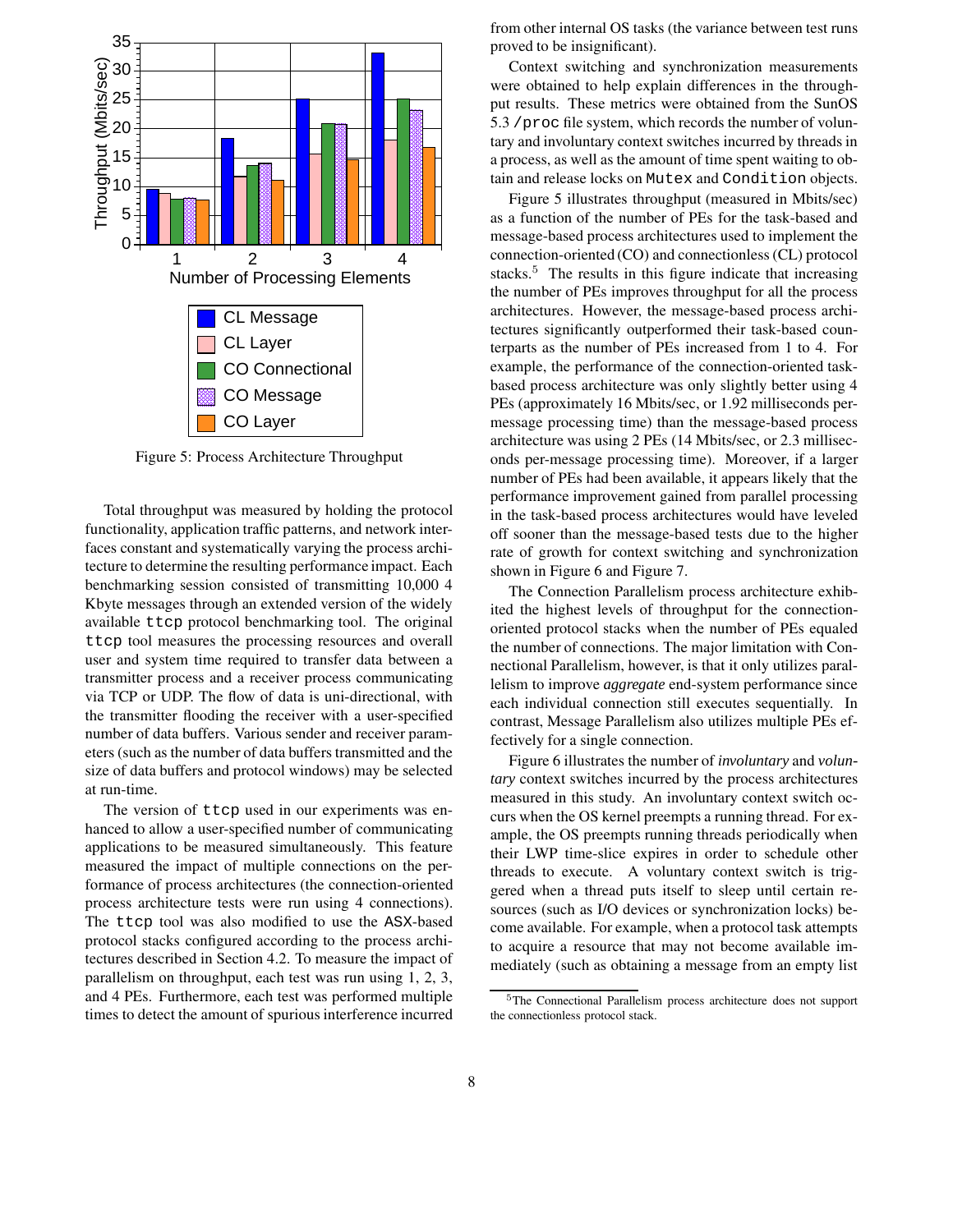

Figure 6: Process Architecture Context Switching Overhead



Figure 7: Process Architecture Locking Overhead

of messages in a Queue), the protocol task puts itself to sleep by invoking the wait method of a Condition object. This action causes the OS kernel to preempt the current thread and perform a context switch to another thread that is capable of executing protocol tasks immediately.

As shown in Figure 6, The Layer Parallelism task-based process architectures exhibited slightly higher levels of involuntary context switching than the message-based process architectures. This is due mostly to the fact that the Layer Parallelism tests required more time to process the 10,000 messages and were therefore pre-empted a greater number of times. Furthermore, the task-based process architectures also incurred significantly more voluntary context switches, which accounts for the substantial improvement in overall throughput exhibited by the message-based process architectures. The primary reason for the increased context switching is that the locking mechanisms used by the message-based process architectures utilize adaptive spinlocks (which rarely trigger a context switch), rather than the sleep-locks used by task-based process architectures (which *do* trigger a context switch). Note that the Connectional Parallelism process architecture incurred the least amount of context switching for the connection-oriented protocol stacks.

Figure 7 indicates the amount of execution time that the /proc metrics reported as being devoted to waiting to acquire and release locks in the connectionless and connection-oriented benchmark programs. As with context switching benchmarks, the message-oriented process architectures incurred considerably less synchronization overhead, particularly when 4 PEs were used. As with context switching, the spin-locks used by message-based process architecture reduce the amount of time spent synchronizing, in comparison with the sleep-locks used by the task-based process architectures.

# **5 Concluding Remarks**

Despite an increase in the availability of operating system and hardware platforms that support networking and parallel processing, developing communication subsystems that effectively utilize parallel processing remains a complex and challenging task. A key aspect of communication subsystem performance involves the type of process architecture selected to structure parallel processing of protocol tasks. Measurement results reported in this paper indicate that task-based process architectures incur much higher levels of context switching and synchronization overhead on a shared memory platform, which significantly reduces performance. Conversely, the message-based process archi-